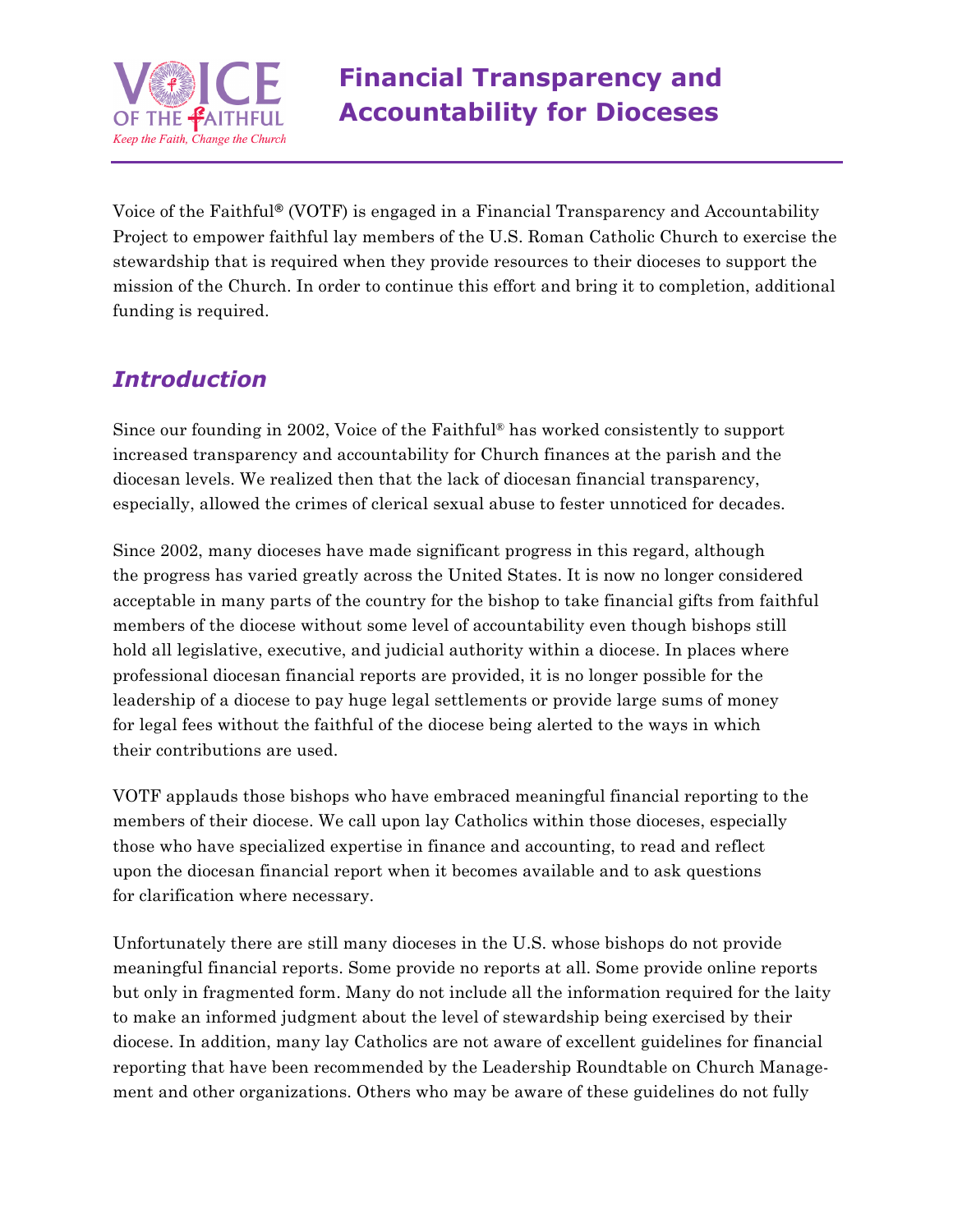understand what to look for in a report or how to assess the diocesan financial reports that they are able to find.

Because financial transparency and accountability are powerful pathways towards rebuilding lay trust in the leadership of our Church, VOTF is working to promote greater transparency in financial reporting, greater lay awareness of diocesan finances and more lay involvement in Diocesan and Parish Finance Councils. These changes will enable the hierarchy and lay faithful together to make the best use of their available resources for the mission of the Church as Pope Francis has urged us to do.

## *Financial Transparency and Accountability Project*

VOTF has worked since our founding to encourage financial transparency and accountability on the part of the leadership of the Catholic Church in the United States.

The VOTF Financial Working Group (FWG) is employing a two-pronged approach in the effort to obtain enhanced transparency and accountability within the Church in the U.S.:

- The first is a study of how individual dioceses and parishes handle financial donations provided to them by the faithful and how they report on the financial status of these organizations. This effort currently focuses on reviewing and assessing online diocesan financial reporting.
- The second initiative involves clarifying the significance of Canon Law articles concerning Diocesan Finance Councils and ensuring that they are being followed in each of the dioceses in the U.S.

## *Online Diocesan Financial Reporting*

VOTF obtained a small initial donation of seed money to begin the effort of compiling and analyzing information concerning the status of online diocesan reporting in the U.S. We presume that in an era of online news, online retail, online marketing, online reporting, the simplest and most accessible avenue to transparent reporting for dioceses is via web pages. Indeed, the use of web sites and email communications now permeates the Church from the Vatican to the smallest dioceses in developed countries. Thus, a bishop committed to the principles of transparency and accountability should be able to report diocesan finances via the web the same way the diocese posts the bishop's latest message, a list of its schools, pleas for donations, and calls for evangelization.

We began to collect such information, publicly posted, using a questionnaire (attached) formulated by the working group. In addition to the compilation of online financial report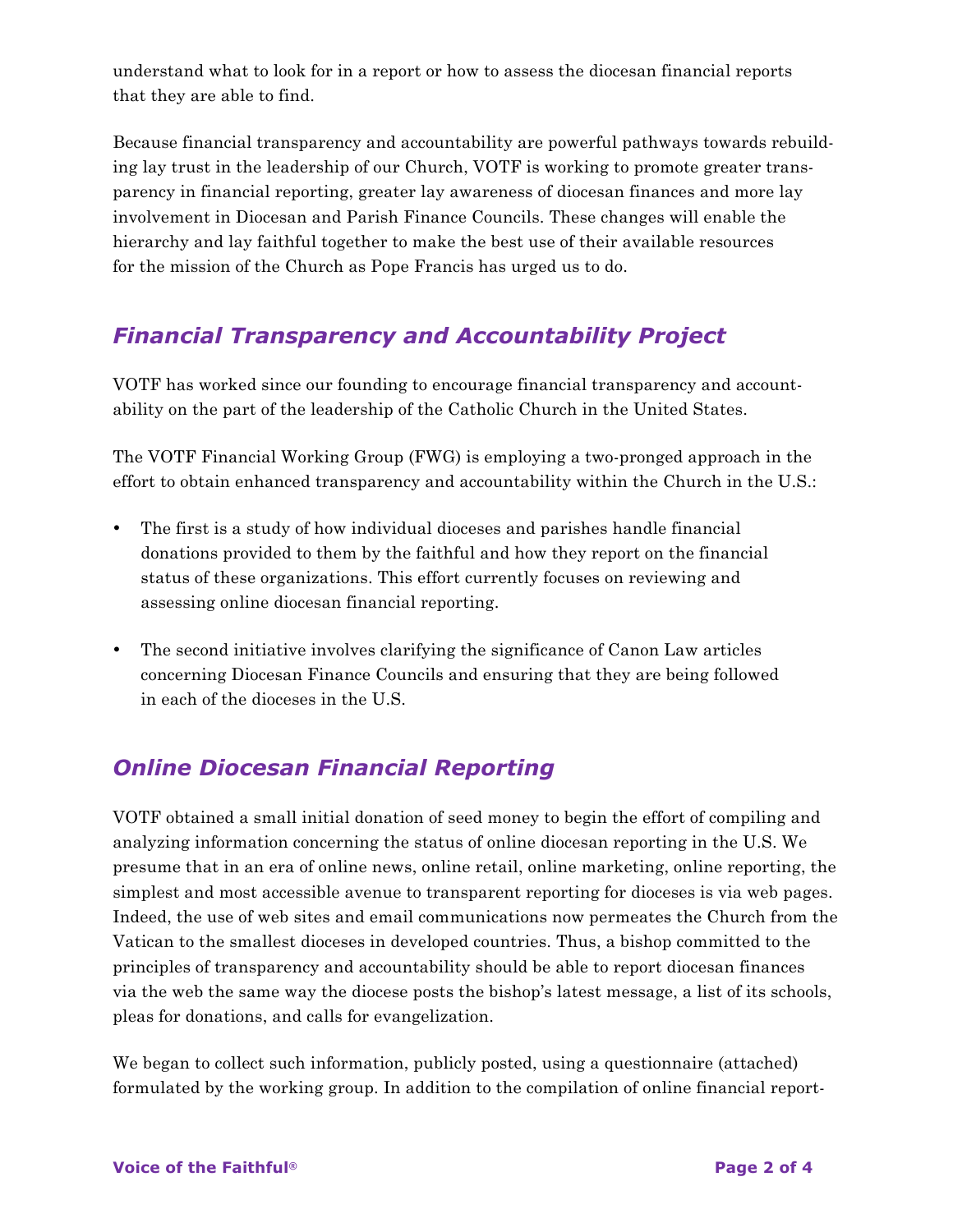ing for each diocese, we initiated a review of local online news stories to determine whether any significant financial malfeasance within the diocese had been reported. The intention is eventually to correlate the extent of diocesan financial reporting with the extent of reported thefts—each of which diverts donations the faithful have made so that the parish and the diocese can finance charitable works and other mission-related work.

The vehicle for reporting the extent of diocesan financial reports and for correlating good practice with responsible security against theft is a web portal we will open on the VOTF website. Through this portal, all concerned Catholics can access information about their own dioceses and compare the financial reporting provided by their bishops with that provided by others. The web portal also will include links to information about how best to analyze diocesan financial reports, statistical analyses of diocesan financial reports, and other data that will promote financial accountability.

Our preliminary analysis of the data gathered indicates that about 50% of dioceses and eparchies in the U.S. do not provide online financial reports to their lay members. Among them are some of the largest and wealthiest dioceses in the country. On the other hand, there are some examples of thorough financial reporting, such as the Archdiocese of Boston.

At this time, we have collected data from all dioceses and eparchies in the U.S., and have created a FileMaker database that will allow us to compile the data in various forms and to analyze it with great flexibility. We are working to transfer all the collected data to the database, but we have very limited resources available for this task.

In addition, because almost all those available to work on the project are volunteers, it is extremely difficult to keep the information current. Diocesan websites regularly provide new information; website structures frequently change—sometimes reversing an acceptable level of reporting on finances into an opaque or missing one; details on a diocese's finance committee or its demographics may change; and new instances of financial malfeasance unfortunately occur on a regular basis as well.

Any funding received for this project would be used to accelerate data gathering and analysis and to provide for full-time maintenance of the database. This would ensure the web portal includes links to the most recent diocesan reports and any ancillary information concerning the financial state of the diocese. It would also allow the portal to contain up-todate information on best practices for church financial management.

## *Involvement of the Laity in Church Financial Management*

Many parishes and dioceses now have active and effective finance councils as required by Canon Law, although some do not. According to Canon 492, "In every diocese a Finance Council is to be established, over which the diocesan bishop himself or his delegate presides